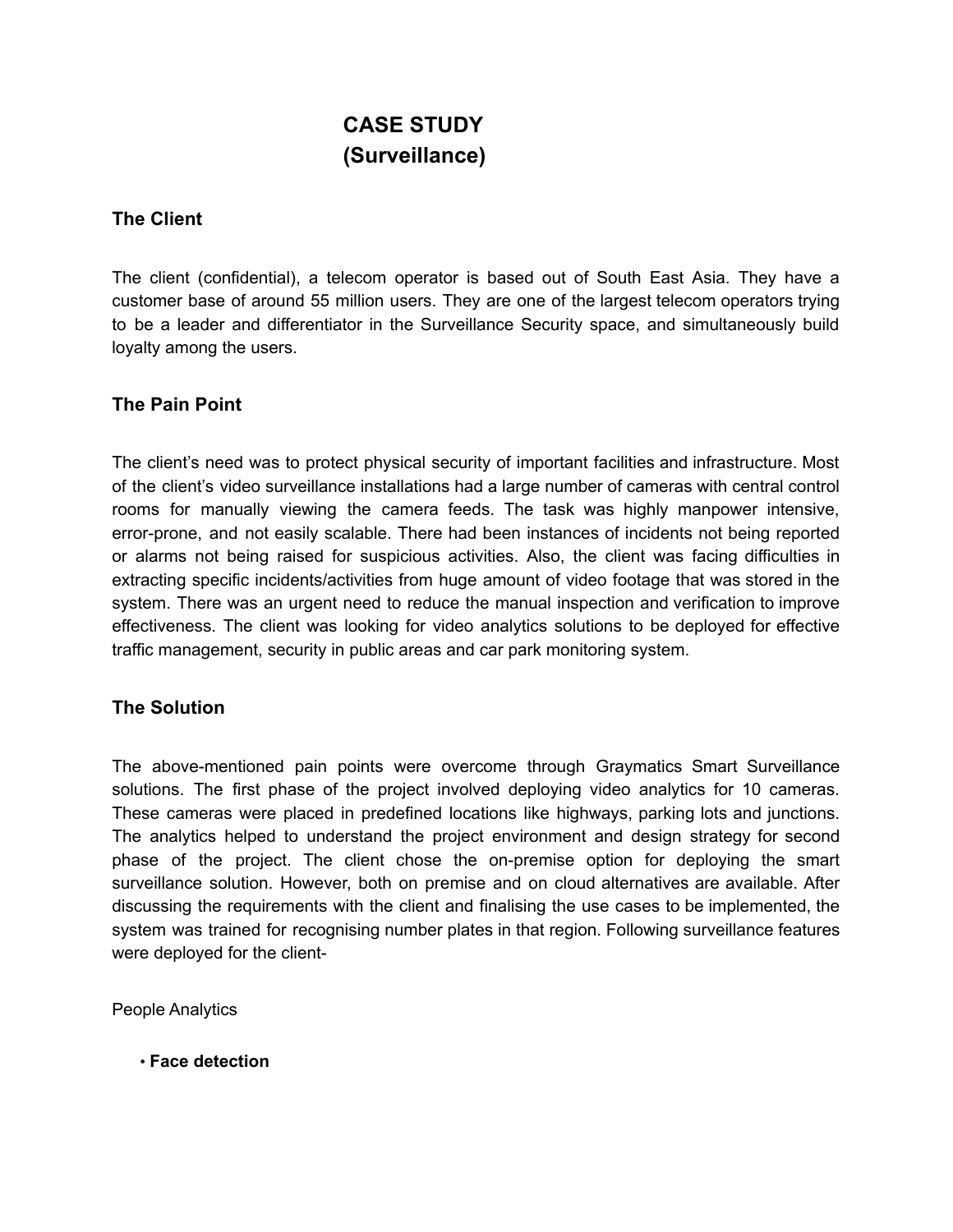Smart Surveillance was configured individually for 10 cameras to detect and track faces of people present in the CCTV video feeds. The gender, age, ethnicity, and other attributes were recognized and captured. Optionally, emotion detection was included to recognize if the person is anxious, angry, happy, etc.

### • **People counting**

The people counting feature present in the Smart Surveillance, configured in individual cameras, was used to count the number of people present in the CCTV footage at all times. Smart Surveillance

monitored the count 24X7 and kept a record as metadata. This feature is especially useful for congestion, crowd detection and analysing the peak

#### • **Clothing and Attire attributes**

Graymatics Smart Surveillance provides detailed information about the clothing and attire of the people present in the Video feeds. This provided detailed insights of person of interest, which can help in identification during forensic video search.

#### • **Face Recognition**

Smart Surveillance provides the Face Recognition feature as a premium feature, to be configured by the security personnel in individual cameras. People appearing hence in any CCTV footage were then recognized and tracked.

Car Park Monitoring Car park monitoring feature of Smart Surveillance allows the parking locations to be continuously monitored and important information including entry and exit times, car waiting time, and illegal parking to be detected and reported. Since the camera was subscribed to the Vehicle make and model and Automatic Number Plate recognition features, more valuable insights about individual vehicles were generated.

#### • **Vehicle make and model**

The Vehicle make and model feature allows for vehicles present in the camera footage to be tracked, and details of the vehicles including make and model, along with timestamp, displayed and stored as metadata.

#### • **Automatic Number Plate Recognition**

Automatic Number Plate Recognition feature of Smart Surveillance possess the capability of reading and displaying the number plates of vehicles whether stationary or moving at high speed. The feature was especially useful in scenarios like identifying unauthorized vehicles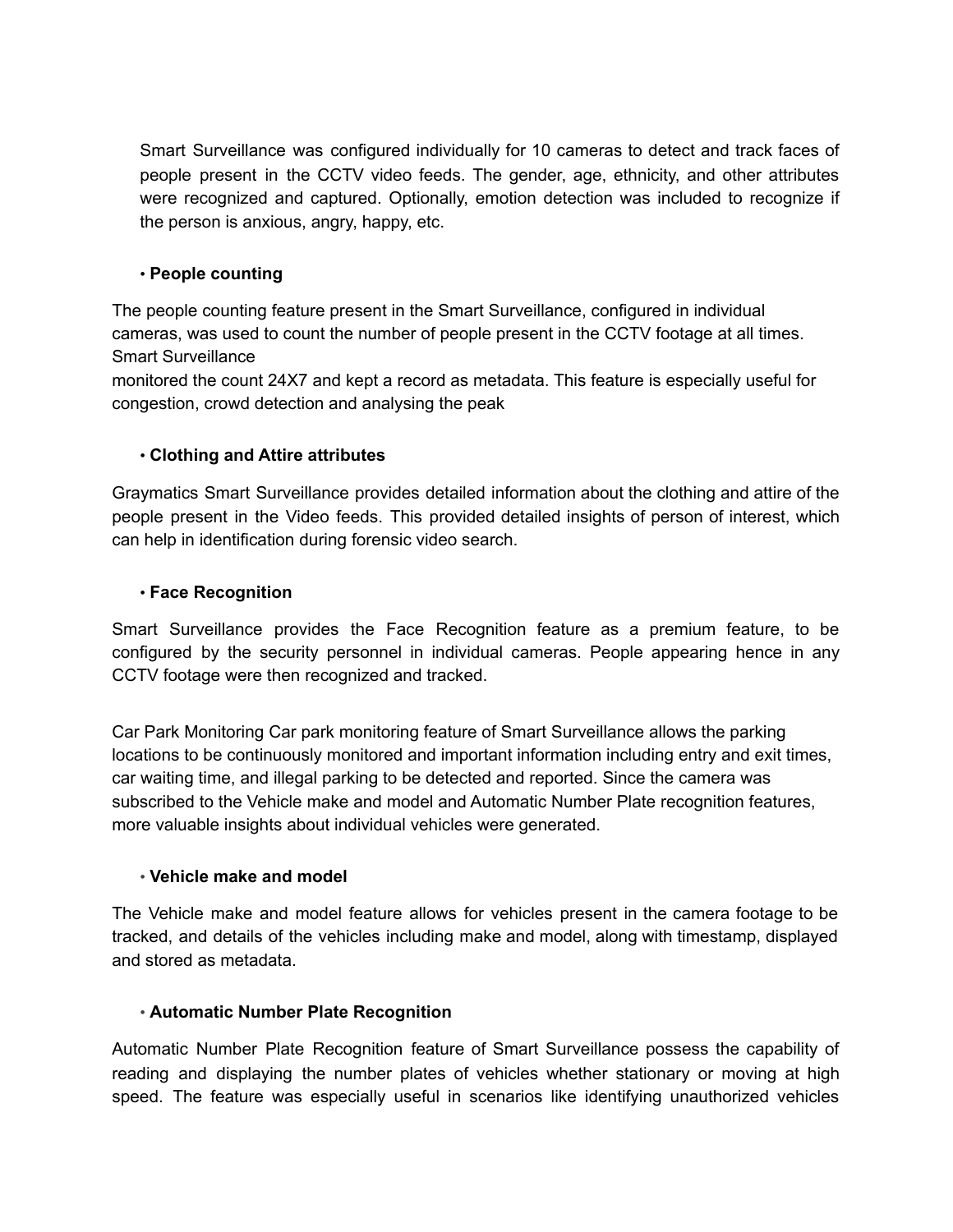entering premises, and identifying speeding vehicles.

Intrusion detection- People and Vehicle

The intrusion detection feature was useful to monitor the activity in restricted areas, or unauthorized entrances in the premises. Smart Surveillance allows the security personnel to individually subscribe cameras to this feature, define the area to be monitored by simply demarcating the area on display, and setting the time for monitoring. An alarm is raised upon detection of intrusion, and detailed description of the intruder is hence displayed. **The Outcome**

The client was benefitted in the following ways after deploying Graymatics Smart Surveillance solution-

• 100% detection of incidents – Incidents or activities which were left unnoticed previously were all detected and notifications or alarms were raised accordingly.

• It also led to savings on under reporting

• Reduction in response times for incidents- Prompt notifications across multiple channels ensured timely response by the security personnel in the event of any incident. This helped the client increase their efficiency and react efficiently before the situation aggravated. There was an enhanced response with instant alerts to authorised personnel.

• Cost savings compared to manual monitoring. The cost incurred in manual monitoring was much more than the investment made in video analytics.

• Another added advantage to the client was space optimization compared to manual monitoring.

# **Sample output for vehicle counting**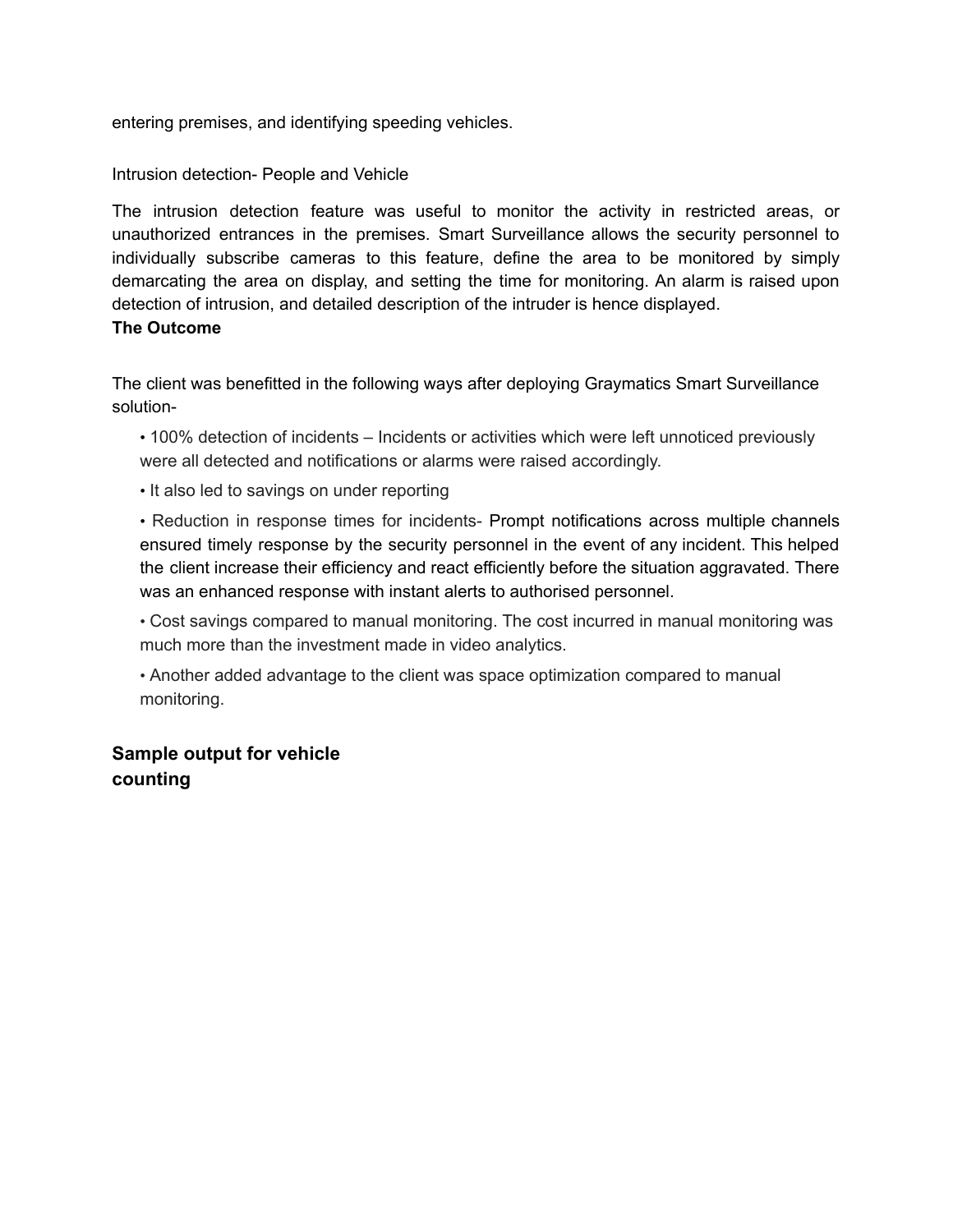**Sample output for vehicle make and model and ANPR**

**Sample output for people counting**

**Notification View for Security Agent**